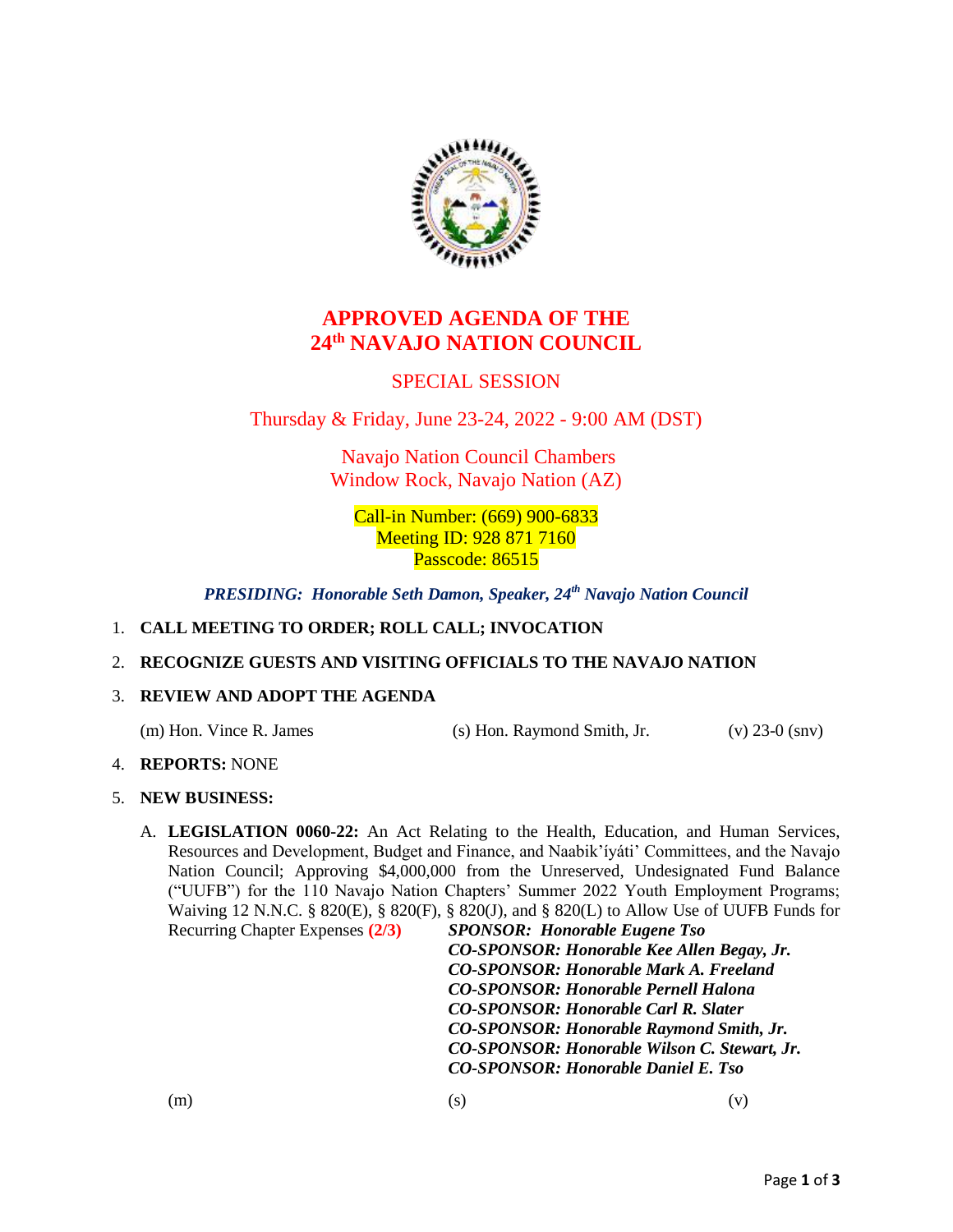#### 6. **OLD BUSINESS:**

A. **LEGISLATION 0086-22:** An Action Relating to the Naabik'íyáti' Committee and Navajo Nation Council; Allocating \$1,070,298,867 of Navajo Nation Fiscal Recovery Funds; Approving the Navajo Nation Fiscal Recovery Fund Expenditure Plans for: Chapter Assistance; Public Safety Emergency Communications, E911, and Rural Addressing Projects; Cyber Security; Public Health Projects; Economic Development Projects; Hardship Assistance; Water and Wastewater Projects; Broadband Projects; Home Electricity Connection and Electricity Capacity Projects; Housing Projects and Manufactured Housing Facilities; Bathroom Addition Projects; Construction Contingency Funding; and Reduced Administrative Funding **(2/3)**

> *SPONSOR: Honorable Mark A. Freeland CO-SPONSOR: Honorable Pernell Halona CO-SPONSOR: Honorable Wilson C. Stewart, Jr. CO-SPONSOR: Honorable Edison J. Wauneka*

(m) Hon. Edmund Yazzie (s) Hon. Wilson C. Stewart, Jr. (v)

6/13/2022 – The Navajo Nation Council adjourned at 7:15 pm before acting on Legislation 0086-22; therefore, legislation remains with the Navajo Nation Council with one (1) pending amendment.

#### 7. **NEW BUSINESS (Continued):**

B. **LEGISLATION 0063-22:** An Act Relating to the Resources and Development, Health, Education and Human Services, Budget and Finance, and Naabik'íyáti' Committees, and to the Navajo Nation Council; Approving \$1,600,000 Out of the Síhasin Fund to Cover the Funding Shortfall for the Ganado Chapter Senior & Veterans Center Project; Reapproving the Related Expenditure Plan Pursuant to 12 N.N.C. § 2501 - § 2508 **(2/3)**

#### *SPONSOR: Honorable Vince R. James*

- $(m)$  (s)  $(v)$
- C. **LEGISLATION 0016-22:** An Action Relating to Resources and Development and Naabik'íyáti' Committees and Navajo Nation Council; Extending the Time for a Limited Waiver of Sovereign Immunity to Allow the Navajo Nation to be Sued in Federal District Court Regarding Compliance with the National Environmental Protection Act in Carrying Out the United States Department of Housing and Urban Development Grants and Authorizing the President of the Navajo Nation to be the Certifying Tribal Official to Execute Form 7015.15 through September 30, 2025 **(2/3)**

*SPONSOR: Honorable Mark A. Freeland*

 $(m)$  (s)  $(v)$ 

#### 8. **OLD BUSINESS (Continued):**

B. **LEGISLATION 0013-22:** An Act Relating to the Health, Education and Human Services, Budget and Finance, and Naabik'íyáti' Committees, and to the Navajo Nation Council; Approving \$540,528 in Supplemental Funding from the Unreserved, Undesignated Fund Balance to Rehoboth Christian School to Fund Student Transportation Costs, a Navajo Language Teacher Position, Summer School Expenses, and Other Needs **(2/3)**

> *SPONSOR: Honorable Pernell Halona CO-SPONSOR: Honorable Seth Damon CO-SPONSOR: Honorable Edmund Yazzie*

(m) Hon. Raymond Smith, Jr. (s) Hon. Edison J. Wauneka (v)

5/12/2022 – Legislation 0013-22 was referred back to the Navajo Nation Council for consideration; (M) Hon. Edison J. Wauneka; (S) Hon. Jimmy Yellowhair; (V) 14 in Favor, 09 Opposed (Chairman Damon Not Voting)